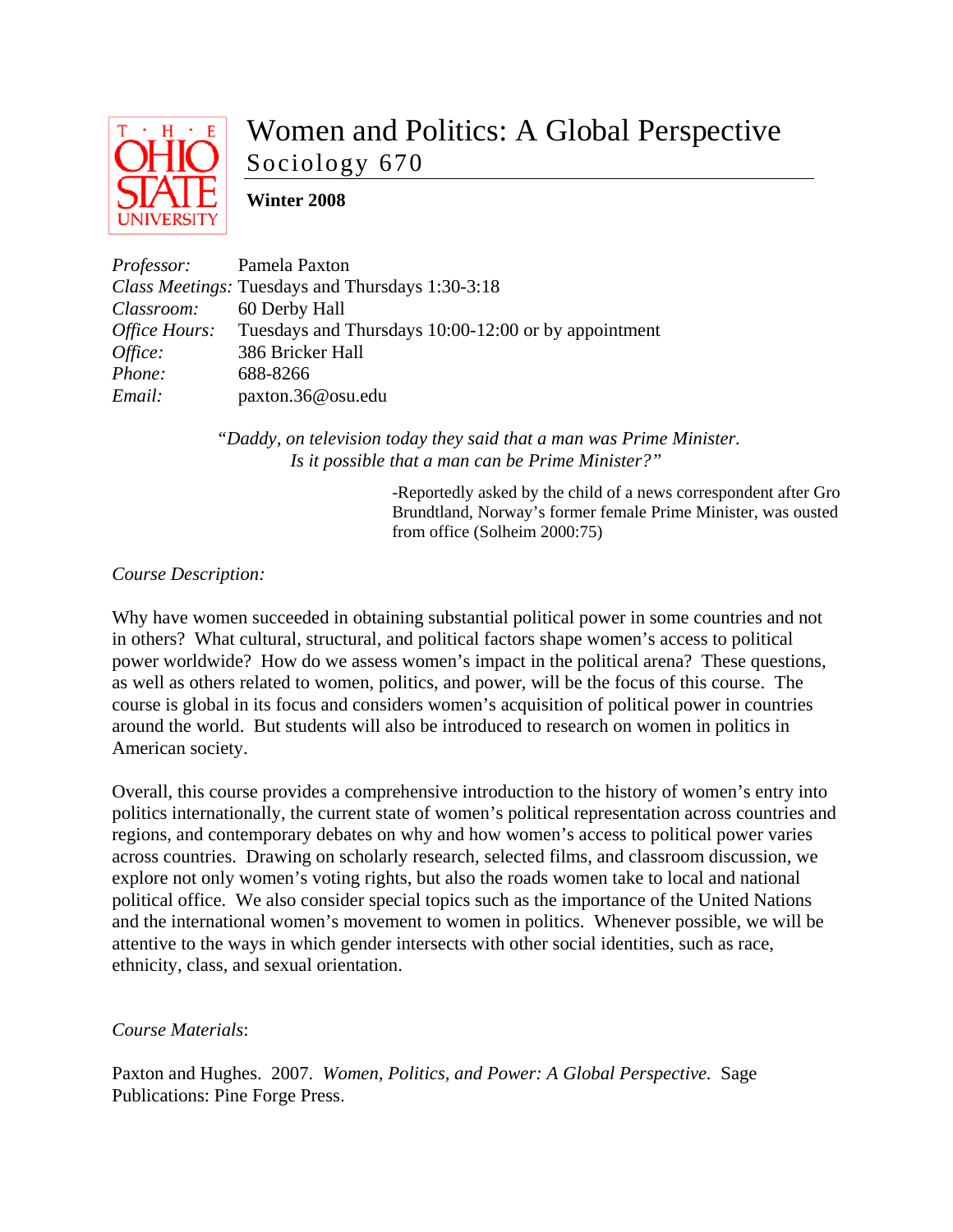Additional readings are available as a coursepak from Zip Publishing, available at Long's Bookstore. Coursepak readings are noted as "CP" on the course outline.

## *Course Requirements and Grading:*

Class Participation (10%). Students should come to class having read and thought about the assigned readings. Regular and thoughtful contributions to classroom discussions are essential to the success of the class.

Female Leader Assignment (15%). There are numerous biographies of powerful women across the world. Students must choose one such individual and write a brief summary of that individual's life. The summaries should be approximately 2-3 pages and should include (when available) a summary of the female leader's upbringing, the leader's rise to power and the context under which it occurred, and important events, policy decisions, etc. during the leader's tenure in office. There are many sources of information about female leaders. A list of sources will be distributed in class and can be supplemented with other sources such as newspaper articles. Leaders do not need to be presidents or prime ministers, although more information may be available for such highly-visible women. Due **January 22nd**

Midterm (25%) The Midterm will take place in class on **January 31st**. The midterm will consist of multiple choice, short answer, and essay questions covering all readings, lectures and class discussion to that date.

Paper (25%). This 10 page paper is due **March 4th**. The paper must be on a topic related to women in politics and students must obtain approval for their project before beginning. The format of the paper includes a justification for the importance of the chosen topic and a review of existing literature. More information on the paper will be distributed during the second week of class.

Final (25%). The final will be an essay exam of 4 questions, drawn from 8 possible, covering readings, lectures and class discussion from the entire course. The eight possible questions will be distributed on March  $6<sup>th</sup>$ . The final exam is scheduled for **March**  $10<sup>th</sup> 1:30-3:19$ **.** 

#### *Outline of Course:*

**Note on Reading:** Several debates will become immediately obvious as you begin to read. Keep the following questions in mind throughout the course:

- Who can represent whom?
- Do women have to act differently than men to justify their inclusion in politics?
- Are there women's issues? Are there women's interests? If so, what are they?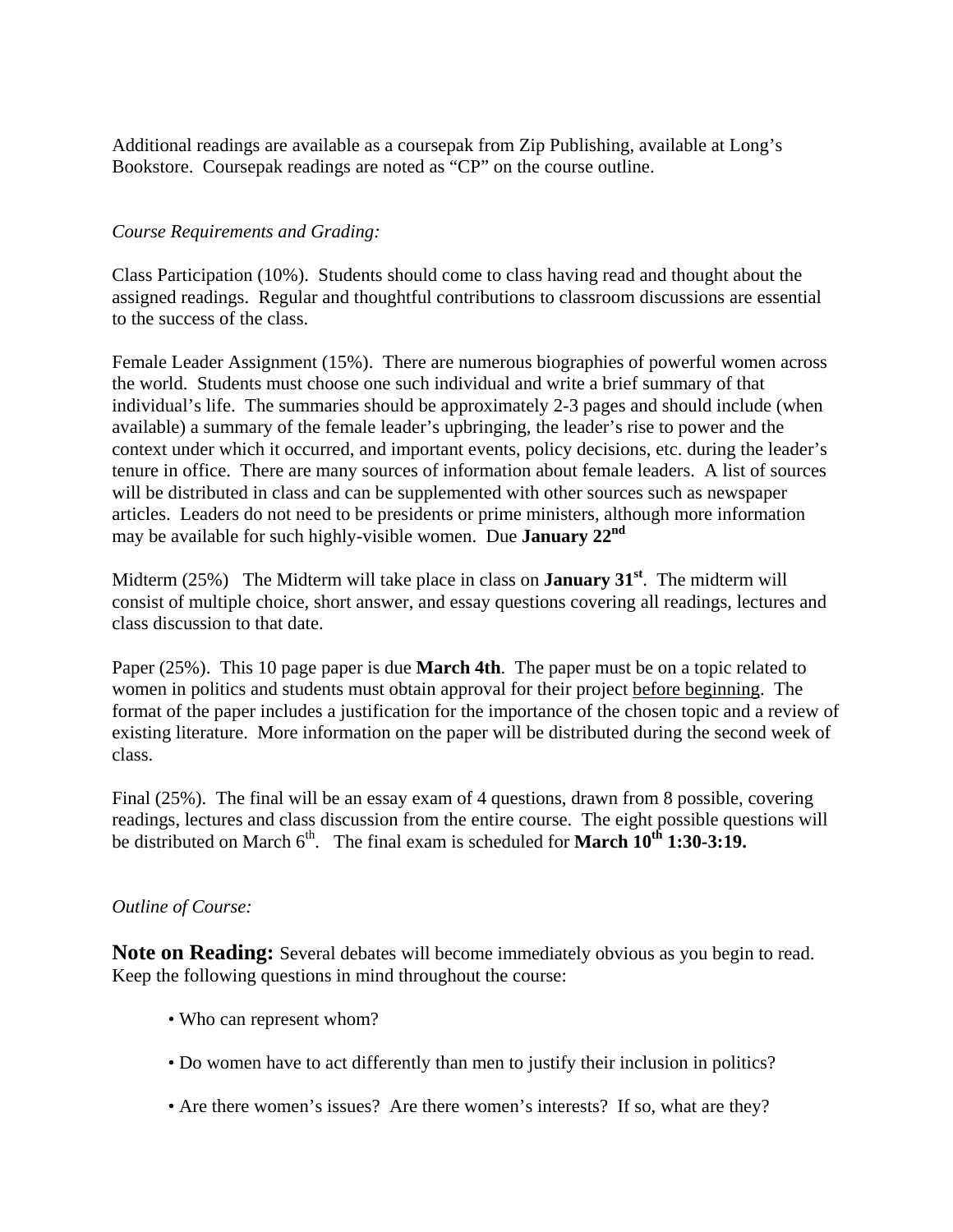- What are the different paths to power for women? What helps women gain political power? What hurts?
- Do women legislate differently than men? Do women lead differently than men?
- How does women's experience vary across the countries of the world?
- Can we facilitate or legislate increased representation of women in politics? Should we?

**January 3:** Introduction to the course

**January 8:** Arguments for Women's Representation in Politics: Formal, Descriptive, and Substantive Representation

Paxton and Hughes: chp. 1, pp.1-19

Mansbridge, Jane. 1999. "Should Blacks Represent Blacks and Women Represent Women? A Contingent 'Yes'." *Journal of Politics* 61:628-57. (CP)

Selections from Pitkin, Hanna. 1972. *The Concept of Representation*. Berkeley: University of California. (CP)

**January 10:** Orienting Theories: Power, Gender, Patriarchy, and Intersectionality

Paxton and Hughes: chp. 1, pp.19-28

Lorber, Judith. 2005. "Night to His Day: the Social Construction of Gender." In *Feminist Frontiers*, Sixth edition, edited by Laurel Richardson, Verta Taylor, and Nancy Whittier. (CP)

Crenshaw, Kimberlé W. 1994. "Mapping the Margins: Intersectionality, Identity Politics, and Violence Against Women of Color." Pp. 93-118 in *The Public Nature of Private Violence*, Editors Martha A. Fineman and Rixanne Mykitiuk. New York: Routledge. (CP)

#### **January 15:** The Suffrage Movement in the United States In-class: Selections from film, Iron-Jawed Angels

Paxton and Hughes: chp. 2, pp.29-46

McCammon, Holly J. and Karen E. Campbell. 2001. "Winning the Vote in the West: The Political Successes of the Women's Suffrage Movement, 1866-1919." *Gender and Society* 15:55-82. (CP)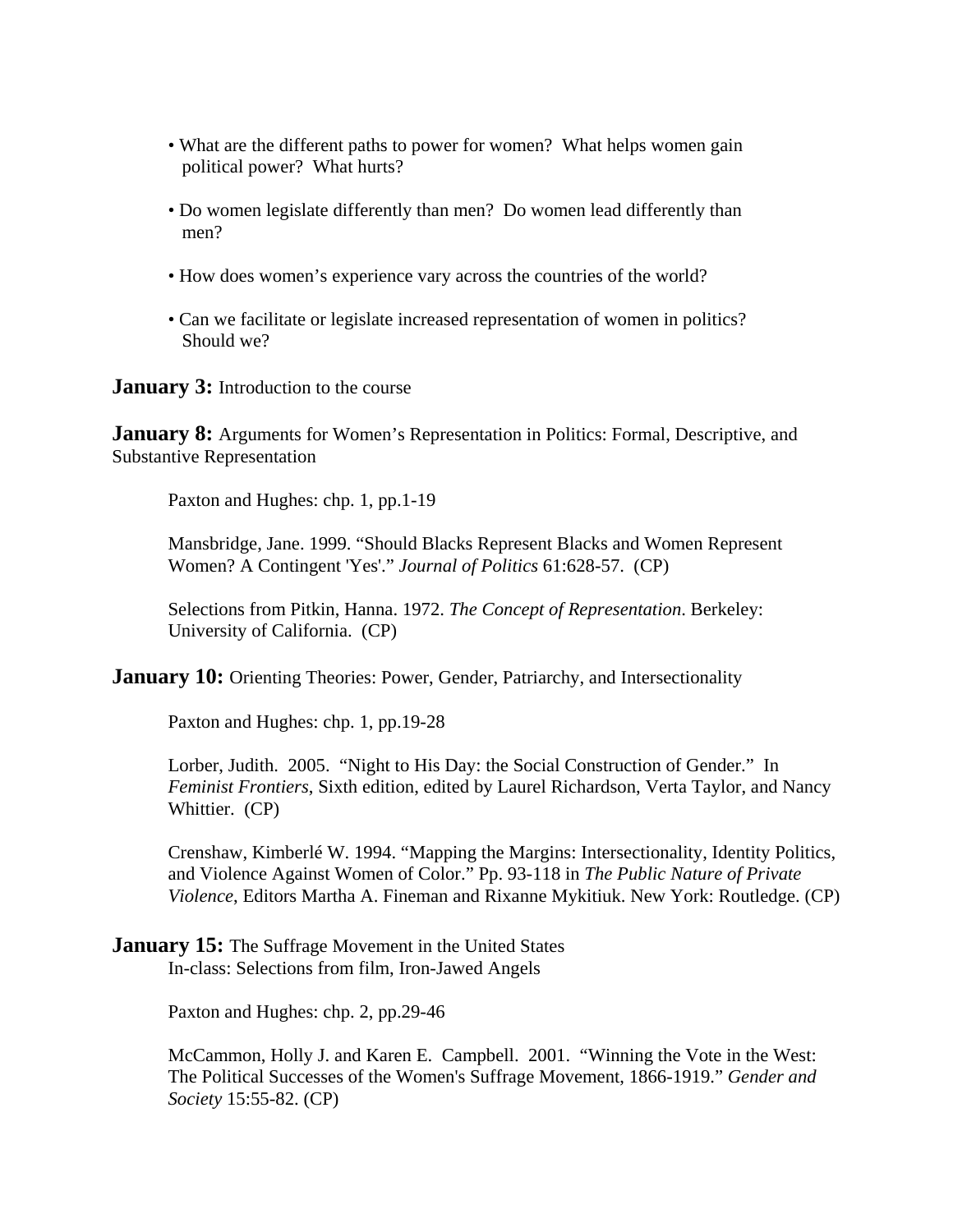**January 17:** Suffrage Movements outside the United States

Paxton and Hughes: chp. 2, pp.47-62

Selections from Chafetz, Janet S. and Anthony Gary Dworkin. 1986. *Female Revolt: Women's Movements in World and Historical Perspective*. Totowa, New Jersey: Rowman and Allanheld. (CP)

#### **January 22:** Female National Leaders and Women in the Cabinet  *Female leader assignment due*

Paxton and Hughes: chp. 3, pp. 80-95

Jalalzai, Farida. 2004. "Women Political Leaders: Past and Present." *Women and Politics* 26: 85-108. (CP)

Selections from Davis, Rebecca. 1997. *Women and Power in Parliamentary Democracies: Cabinet Appointments in Western Europe, 1968-1992*. Lincoln: University of Nebraska Press. (CP)

#### **January 24:** Explanations – Culture

Paxton and Hughes: chp. 4, pp.101-120

Arceneaux, Kevin. 2001. "The 'Gender Gap' in State Legislative Representation: New Data to Tackle an Old Question." *Political Research Quarterly* 54:143-60. (CP)

#### **January 29:** Explanations – Social Structure

Paxton and Hughes: chp. 4, pp.121-132

Schlozman, Kay Lehman, Nancy Burns, and Sidney Verba. 1994. "Gender and the Pathways to Participation: The Role of Resources." *The Journal of Politics* 56(4): 963- 990. (CP)

Selected statistical tables, United Nations and World Bank. (CP)

#### **January 31: Midterm**

#### **February 5:** Explanations – Politics

Paxton and Hughes: chp. 5, pp.133-150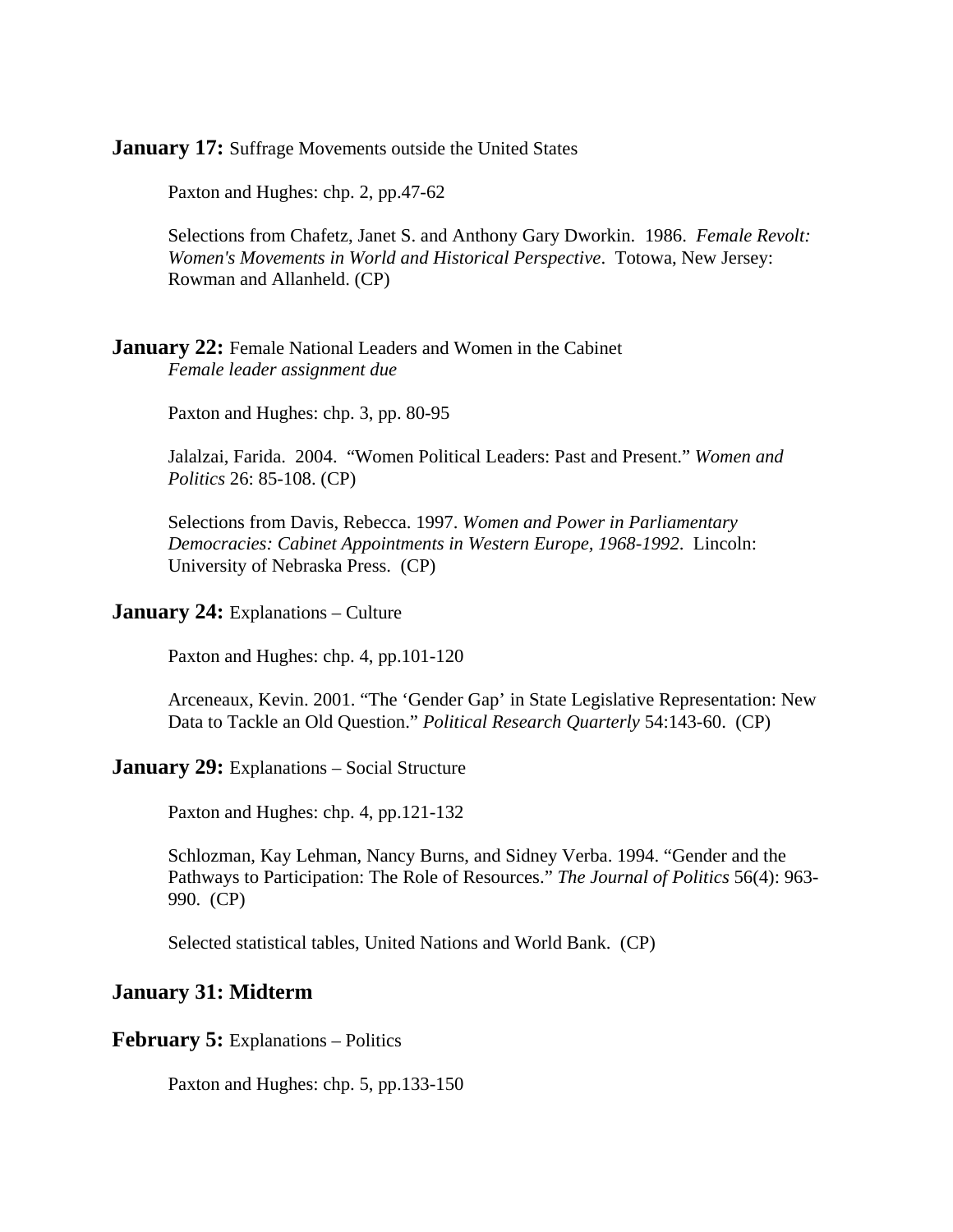Yoon, Mi Yung. 2001. "Democratization and Women's Legislative Representation in Sub-Saharan Africa." *Democratization* 8(2):169-190. (CP)

Selections from Miki Caul Kittilson. 2006. *Challenging Parties, Changing Parliaments: Women and Elected Office in Contemporary Western Europe.* Ohio State University Press. (CP)

**February 7:** Explanations – Politics – Quotas

Paxton and Hughes: chp. 5, pp. 151-166

Aili Mari Tripp and Alice Kang. 2007. "The Global Impact of Quotas: The Fast Track to Female Representation." *Comparative Political Studies.* (CP)

Selections from Drude Dahlerup (ed.). 2006. *Women, Quotas and Politics*. Routledge. (CP)

**February 12:** Explanations – Overarching Factors

Paxton and Hughes: chp. 6, pp. 167-190

United Nations. 1995. "The Revolution for Gender Equality." *Human Development Report*. http://hdr.undp.org/en/media/hdr\_1995\_overview1.pdf

Text of CEDAW, the Convention on the Elimination of All Forms of Discrimination Against Women. http://www.un.org/womenwatch/daw/cedaw/text/econvention.htm

#### **February 14:** Do Women Make a Difference?

Paxton and Hughes: chp. 7, pp. 191-216

Kathlene, Lyn. 1995. "Alternative Views of Crime: Legislative Policymaking in Gendered Terms." *Journal of Politics* 57: 696-723. (CP)

Selections from Swers, Michele L. 2002. *The Difference Women Make: The Policy Impact of Women in Congress.* Chicago: University of Chicago Press. (CP)

#### **February 19:** Regional Difference – Introduction and the West

Paxton and Hughes: chp. 3, pp.63-79 Paxton and Hughes: chp. 8, pp. 217-223

Selections from Bergqvist, C. (ed.) 1999. *Equal Democracies: Gender and Politics in Nordic Countries.* Oslo: Scandinavian University Press. (CP)